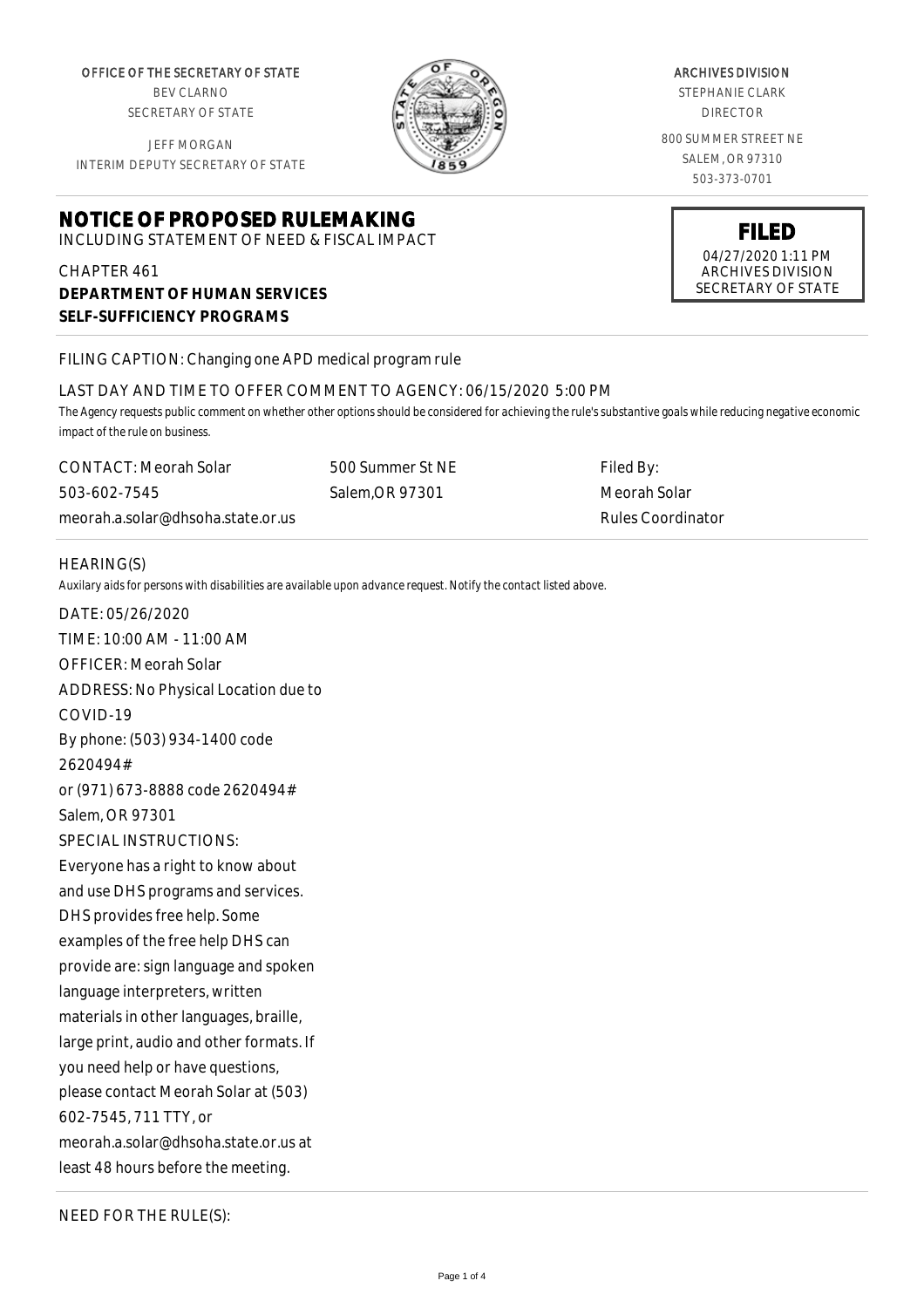OAR 461-160-0620 needs to be amended because the Department is required to adjust its post-eligibility treatment of income deduction amounts as a result of this congressionally approved change. This permanent amendment keeps Oregon in line with current federal standards for Department Medicaid programs and changes in the MMMNA and community spouse monthly housing allowance under the Spousal Impoverishment laws.

### DOCUMENTS RELIED UPON, AND WHERE THEY ARE AVAILABLE:

Document not yet published. July 2020 SSI and Spousal Impoverishment Standards will be relied upon once published.

#### FISCAL AND ECONOMIC IMPACT:

The Department is unable to accurately estimate the fiscal impact of amending OAR 461-160-0620 on the Department and on clients because the 2020 MMMNA and community spouse monthly housing allowance are not yet known. Some clients will receive a slight reduction in their service liability; therefore, it would have a positive fiscal impact on clients and a negative fiscal impact on the Department. However, a portion of the increased liability amounts the Department collected as a result of the January 2020 COLA will be "corrected" by the increase in the MMMNA and community spouse monthly housing allowance in July. In other words, some clients were required to make increased service payments as a result of the 2020 SSA COLA but a subset of these clients will see a reduction of their service liability in July as a result of this amendment, assuming the MMMNA and housing allowance will increase.

The Department is waiting on a report that provides current data on the number of affected clients which is used to estimate the fiscal impact on the department. Once the report is generated and the new MMMNA and housing allowance are published, the Department can provide revised fiscal impact information to interested parties. The Department estimates that these amendments will have no fiscal impact on other state agencies, local government, and business including small business. There is no cost of compliance for small business. No other members of the public will be affected.

# COST OF COMPLIANCE:

*(1) Identify any state agencies, units of local government, and members of the public likely to be economically affected by the rule(s). (2) Effect on Small Businesses: (a) Estimate the number and type of small businesses subject to the rule(s); (b) Describe the expected reporting, recordkeeping and administrative activities and cost required to comply with the rule(s); (c) Estimate the cost of professional services, equipment supplies, labor and increased administration required to comply with the rule(s).*

see above under Fiscal and Economic Impact

#### DESCRIBE HOW SMALL BUSINESSES WERE INVOLVED IN THE DEVELOPMENT OF THESE RULE(S):

Small businesses were not involved in the development of these rules but are invited to provide input during the public comment period.

# WAS AN ADMINISTRATIVE RULE ADVISORY COMMITTEE CONSULTED? NO IF NOT, WHY NOT?

No rule advisory committee was used for this rule change because it involves routine annual adjustments.

#### AMEND: 461-160-0620

RULE SUMMARY: OAR 461-160-0620 about income deductions and client liability for long-term care services and waivered services is being amended to update the minimum community spouse income allowance (Minimum Monthly Maintenance Needs Allowance or MMMNA) and the community spouse monthly housing allowance which are published by the federal government each year. This amendment keeps Oregon in line with current federal standards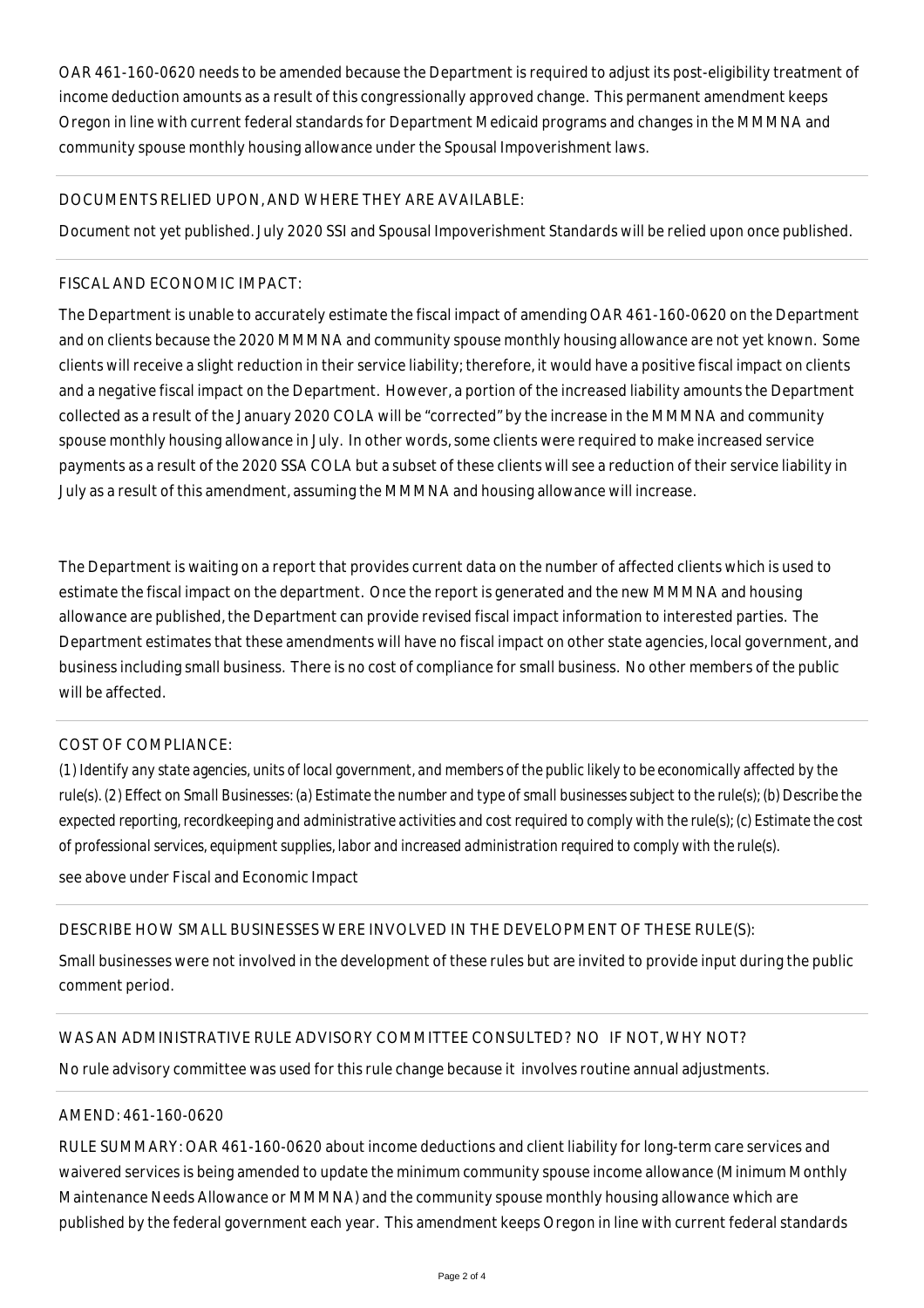for Department Medicaid programs and changes to the MMMNA and community spouse monthly housing allowance under the Spousal Impoverishment laws.

CHANGES TO RULE:

# 461-160-0620

Income Deductions and Client Liability; Long-Term Care Services or Home and Community-Based Care; OSIPM ¶

# THIS RULE WILL BE AMENDED TO REFLECT FEDERAL COST OF LIVING ADJUSTMENTS PUBLISHED **ANNUALLY¶**

In the OSIPM program:¶

(1) Deductions from income are made for an individual residing in or entering a long-term care facility or receiving home and community-based care (see OAR 461-001-0030) as explained in subsections (3)(a) to (3)(h) of this rule.¶

(2) Except as provided otherwise in OAR 461-160-0610, the liability of the individual is determined according to subsection (3)(i) of this rule.¶

(3) Deductions are made in the following order:¶

(a) One standard earned income deduction of \$65 is made from the earned income in the OSIPM program.¶

(b) The deductions under the plan for self-support as allowed by OAR 461-145-0405.¶

(c) One of the following need standards:¶

(A) A \$64.11 personal needs allowance for an individual receiving long-term care services.¶

(B) A \$90 personal needs allowance for an individual receiving long-term care services who is eligible for VA benefits based on unreimbursed medical expenses. The \$90 allowance is allowed only when the VA benefit has been reduced to \$90.¶

(C) For an individual who receives home and community-based care:¶

(i) Except as provided in subparagraph (ii) of this paragraph, the OSIPM maintenance standard.¶

(ii) For an individual who receives in-home services, the OSIPM maintenance standard plus \$500.¶

(d) A community spouse (see OAR 461-001-0030) monthly income allowance is deducted from the income of the institutionalized spouse (see OAR 461-001-0030) to the extent that the income is made available to or for the benefit of the community spouse, using the following calculation.¶

(A) Step 1 - Determine the maintenance needs allowance. \$2,113.75 is added to the amount over \$634.13 that is needed to pay monthly shelter expenses for the principal residence of the couple. This sum or \$3,216.00, whichever is less, is the maintenance needs allowance. For the purpose of this calculation, shelter expenses are the rent or home mortgage payment (principal and interest), taxes, insurance, required maintenance charges for a condominium or cooperative, and the full standard utility allowance for the SNAP program (see OAR 461-160- 0420). If an all-inclusive rate covers items that are not allowable shelter expenses, including meals or housekeeping in an assisted living facility, or the rate includes utilities, to the extent they can be distinguished, these items must be deducted from the all-inclusive rate to determine allowable shelter expenses.¶ (B) Step 2 - Compare maintenance needs allowance with community spouse's countable income. The countable (see OAR 461-001-0000) income of the community spouse is subtracted from the maintenance needs allowance determined in step 1. The difference is the income allowance unless the allowance described in step 3 is greater.¶ (C) Step 3 - If a spousal support order or exceptional circumstances resulting in significant financial distress require a greater income allowance than that calculated in step 2, the greater amount is the allowance.¶ (e) A dependent income allowance as follows:¶

(A) For a case with a community spouse, a deduction is permitted only if the monthly income of the eligible dependent is below \$2,113.75. To determine the income allowance of each eligible dependent:¶

(i) The monthly income of the eligible dependent is deducted from \$2,113.75.¶

(ii) One-third of the amount remaining after the subtraction in paragraph (A) of this subsection is the income allowance of the eligible dependent.¶

(B) For a case with no community spouse:¶